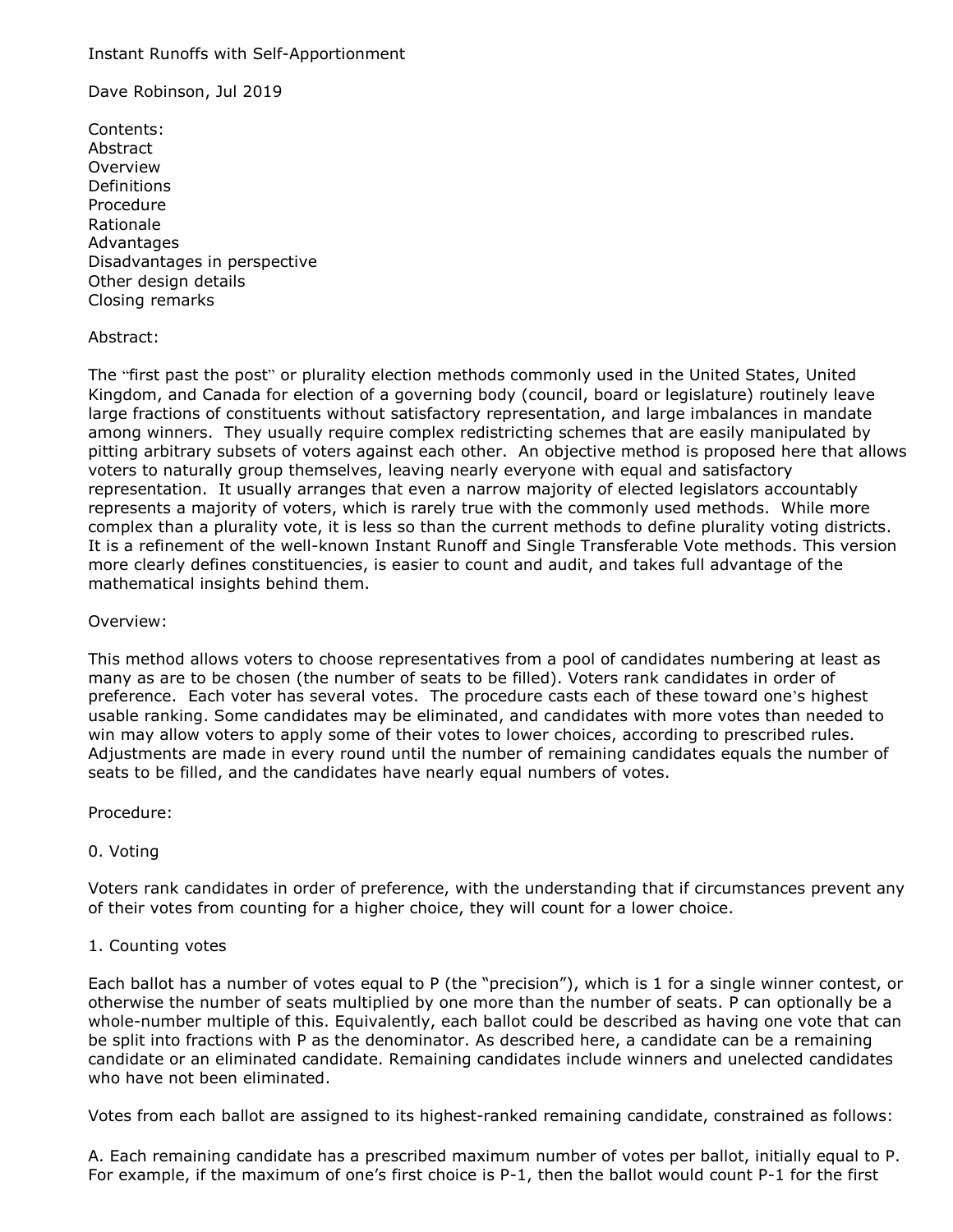choice, and 1 for the second choice.

B. If there are leftover votes after applying constraint A, they are reassigned to their lowest-ranked winner if one exists, regardless of the maximum.

C. Ballots that cannot count votes to any remaining candidate are counted for "none of these".

For each winner, a record (histogram) is kept of how many transferable ballots count a given number of votes for each winner. A ballot is transferable if there is a lower-ranked candidate who has not been eliminated. The histogram is kept sorted from highest to lowest number of votes per ballot.

# 2. Identification of winners

A. The winning threshold is calculated as the total number of votes for continuing candidates divided by one more than the number of seats.

B. Any candidate with more votes than the winning threshold is declared a winner. (Equivalently, the threshold could also be defined as being one vote more, and a candidate exactly meeting the threshold is also declared a winner.)

C. If there are not more remaining candidates than seats to be filled, all remaining candidates are declared winners.

# 3. Maximum reduction

A. If at least one unfilled seat remains: the histogram of each winner is consulted to determine the lowest maximum that the winner could have while staying above the winning threshold, and that reduction is applied. A proposed maximum can be checked by multiplying the number of ballots in each histogram bin by the difference between its number of votes and the proposed maximum, discarding any negative values, and summing these. The correct maximum can be quickly found by proposing it to be the number of votes per ballot in successive histogram bins starting with the second highest (or zero if the end of the histogram is reached). If this proposed maximum is too low, a proportional (interpolated) and rounded-up value between this and the previous proposed maximum is the correct value.

B. If only winners remain, and all were declared winners earlier than this round, the "ideal" threshold is calculated as the total number of votes for the winners divided by the number of seats. The histogram of each winner is consulted to determine the lowest maximum that the winner could have while staying above the ideal threshold, and that reduction is applied, following the same procedure as in 3A.

# 4. Elimination

If no maximum reductions are possible in step 3, the unelected remaining candidate with the fewest votes is eliminated. The candidate's maximum is set to zero. A tie in this result is resolved by attempting to identify which tied candidate had the fewest votes in successively previous rounds that elected or eliminated a candidate, or randomly if this is not successful.

5. If a candidate was newly elected in step 2, or a maximum reduced in steps 3 or 4, return to step 1. Otherwise, the count is complete.

Sometimes this procedure results in several rounds of maximum reductions before a candidate is elected or eliminated. It can be easier to fathom the results if these are lumped into a single round. More specifically, a new round would be reported only for those with a new winner; those with a new elimination; rounds just after an elimination (because the threshold may have been reduced); when step 3B is first used; or in a final round summarizing all of the winners.

For step 1, a noteworthy choice of the whole-number multiple for P is to specify that the minimum number of votes per ballot must be 55. This way, contests with 2 to 5 seats have 60 votes per ballot and those with 6 to 9 seats range from 56 to 90. This makes the completeness of surplus transfers (as discussed below) less dependent on the number of seats.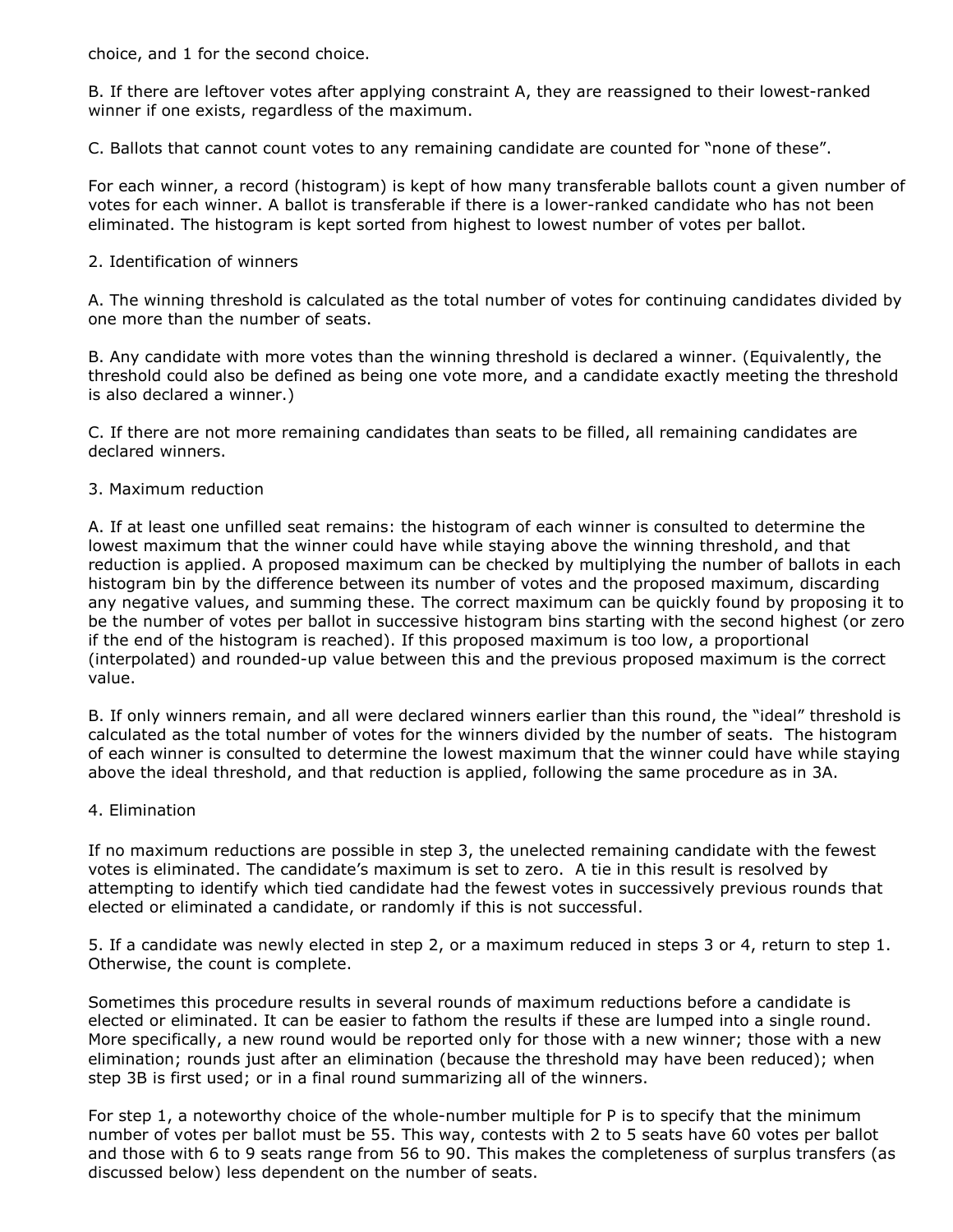If desired for convenience, mid-term vacancies due to resignations or disqualifications can be refilled by recounting the election, considering only the unelected candidates, and using only the votes counting toward the vacated seats along with the "none of these" ballots. (Cambridge, MA uses this method without including "none of these" ballots.)

If a few ballots are to be added or removed, this can often be done without a full recount. In each round, the ballots are added or subtracted from the tally. The number of votes needed to win is corrected to account for the added ballots. The new totals are checked to see if there are changes to who is newly elected in the round, if there are any changes to maxima, and if the order of maximum reductions and eliminations has changed. If there are no such changes, a full recount is not necessary.

Rationale behind this method:

This voting method uses lists of preferences made by voters from among a meaningful variety of viable candidates to elect a board, council, or legislative body in which:

- all members have a nearly equal mandate
- nearly all voters have satisfactory representation, a fact documented by the election results
- a clear and traceable definition of constituencies exists to connect voters to representatives
- a majority of the legislative body traceably represents a majority of voters.

This is achieved without the need for a separate redistricting process, or at least a less complicated one that divides a large legislature into geographic groups of perhaps 5 to 15 seats. It is a variation of the "single transferable vote" methods, especially similar to the Warren version. (See the first issue of the online journal "Voting Matters" for details of that method). The main refinements of Warren's method are the keeping of ballots that rank winners out of the "none of these" pile; inspecting lower choices for remaining candidates to help keep votes out of that pile (a practice used in Cambridge, MA STV elections), the use of a discrete number of votes rather than high-precision fractional votes or rounding, and clearer definitions of the method of maximum reductions and tie breaking (borrowing from other standard STV methods for ties, such as those of the UK Electoral Reform Society and the Proportional Representation Society of Australia).

STV has been around for more than 100 years, so why do we need another variation? Because it still has room for improvement, and it is still not used as widely as many of us think it should. A main reason for this is that it is difficult to implement and understand, and the advantages are not always clear to people. Improvements to the method that build on past successes and failures can reduce the magnitude of these obstacles.

This proposed method has the following advantages over older Single Transferable Vote methods:

1. It is reasonably easy to hand count and audit, using whole numbers of votes. There are no worries about floating point errors or rounding precision. The reliance of the Meek and Warren methods on taking many infinitesimal slices off each ballot is absent. However, the principles of the Meek and Warren methods are still satisfied while keeping the plausibility of hand counts.

2. As with the Meek and Warren methods, it is simple and deterministic: who one's ballot counts for can be determined at any point knowing only one's rankings and the maximum number of votes per ballot countable toward a candidate. You do not need to know who the ballot counted for previously. Randomness is used only to break ties, and this is usually unnecessary. Independence on detailed ballot history can simplify audits.

3. With most other versions, if a single ballot needs to be added or removed from the count, or if a mistake was made in an early round, it is necessary to recount the entire election in order to have an exact result. With IRSA, this is rarely the case, because surplus transfers occur in coarser steps.

4. It scales well down to a small number of ballots, making the method usable by small organizations or communities. A single ballot with a sufficient number of rankings can produce a meaningful outcome. Many methods sacrifice this feature by using election thresholds rounded to the nearest ballot, a facade for the complexity of floating-point ballot fractions. When there are few votes, this causes strange results where not enough candidates can meet the threshold. Discrete votes allow whole-number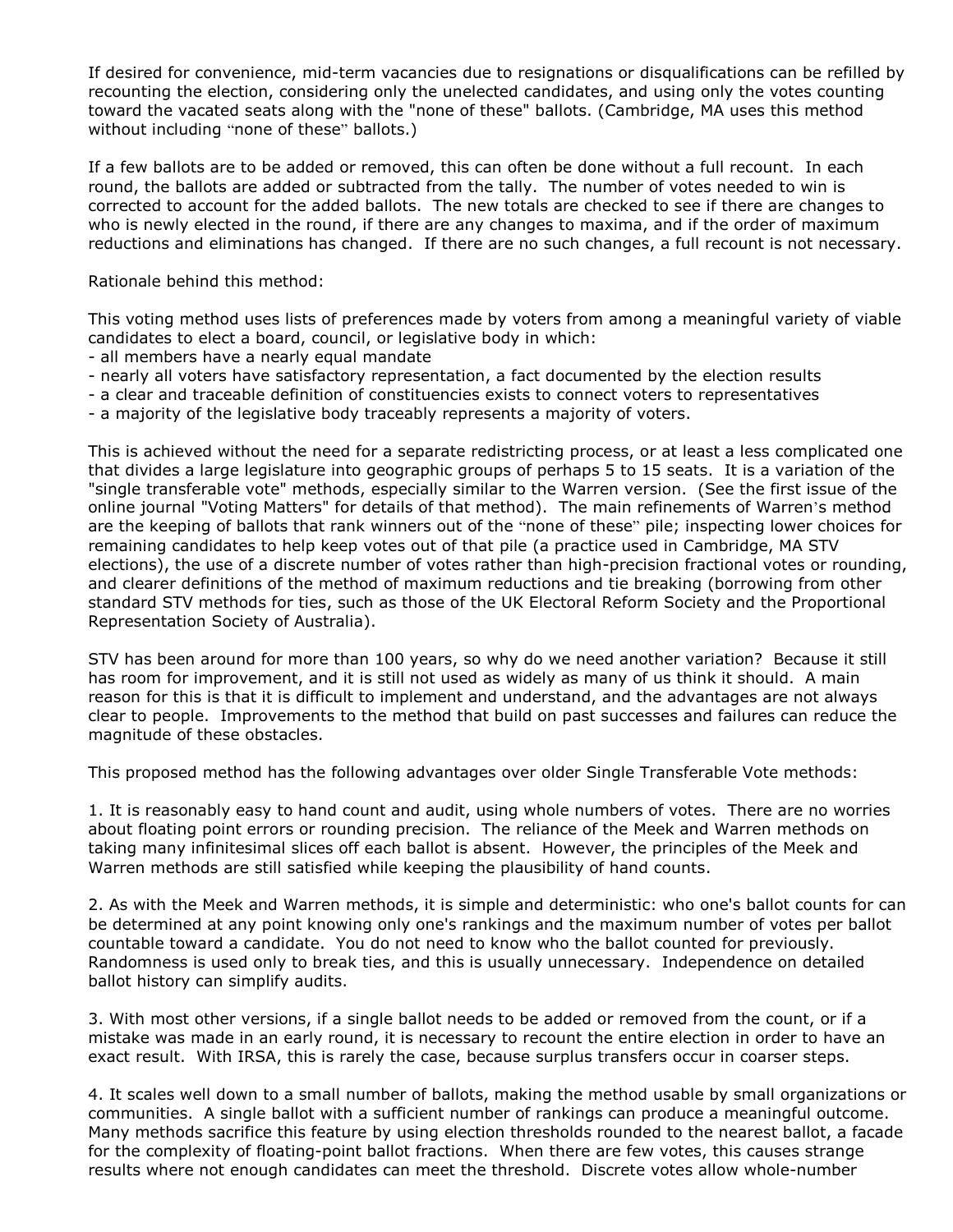thresholds while mostly avoiding this problem.

5. It approaches the ideal outcome: the winners average, and are close to, (100/seats)% of the vote, except for a small pile of ballots that rank no winners. In contrast, the Meek method is very good at giving winners a mandate that looks equal, but does so by placing many countable votes into an "exhausted" pile similar to the "none of these" pile.

6. It captures or closely approximates desirable properties of traditional STV methods. Voters in a constituency with enough votes for two seats can all rank the same favorite and second favorite and elect both. Surplus transfers are fair and deterministic, and strategic voting is not worthwhile in practice.

7. As with the original Warren method, it shows moderation and equity in the division of ballots among candidates, helping to provide a clear connection between voters and their representatives. Nearly everyone ends up with one or two representatives, both receiving a large fraction of their votes. In the process, it does a good job of honoring higher rankings.

8. It provides a clear measure of unsatisfied voters. Only ballots that do not rank any winning candidates appear in the "None of these" pile.

Disadvantages in perspective:

1. With the limited precision of discrete votes, surplus transfers are not always complete, and the ability of a candidate to transfer can depend on how many seats are up for election and how many other candidates remain. In practice, the risk of an objectionable result becomes very low well before unfathomably fine precision must be used. In communities that consider this a major concern, the method still works well if a large whole-number multiplier is used as described in Step 1. Most elected candidates have more than one chance to transfer a surplus, greatly improving completeness.

2. Fault can be found with any solution to the problem of dividing a winner's ballots into some that transfer and some that do not. Most other approaches either involve either randomness or more dividing. In others that prioritize votes by which round they first counted for a candidate, most of the ballots can be left undivided, at the expense of a small number that become divided finely. The use of maxima, as proposed by Warren, gives transfer priority to previously undivided ballots. This way, every ballot has an equal opportunity to be divided, but is unlikely to be divided more than once. Such equal treatment removes opportunities for strategic voting, as Meek and Warren realized. Limiting repeated divisions more clearly establishes a small number of specific winning candidates as one's representatives, and makes it easier to audit the election and determine who one's vote counted for.

3. Another dilemma is how to transfer ballots that do not list a lower choice. Resolving it requires a standardized interpretation of a voter's intent. If a voter only lists one ranking, a common-sense interpretation is that the voter wants the ballot to count unconditionally for that candidate. Some people strongly feel that these voters should have their surpluses sent to the "none of these" pile and their vote should count less than others; I. D. Hill, an advocate of the Meek method, claimed that this is fairer to remaining candidates. However, the original candidate is a remaining candidate, and it is by no means fair that he or she should be singled out for exclusion. Every voter should have the right to direct a surplus to any remaining candidate. It is unlikely that the voter prefers that the ballot be counted for less than its full value, and doing so contradicts our goal of maximizing the number of votes counted toward winners. Hill's preferred approach causes the "enough" threshold to decrease more than necessary, which can elect candidates who have less of a mandate, and induce surplus transfers from candidates the voter does not support.

4. The use of discrete votes makes it difficult to accommodate voters who want to give the same rank to several candidates. One could imagine doing this by splitting votes evenly among candidates given the same rank, constrained by maxima. When using discrete votes, there can be a remainder that is must be counted somehow, but the remainder could change later. This would cause further complications, and is probably not worthwhile. Spreading votes among many candidates is contrary to this method's goal of creating a clearly defined relationship between a voter and a small number of representatives.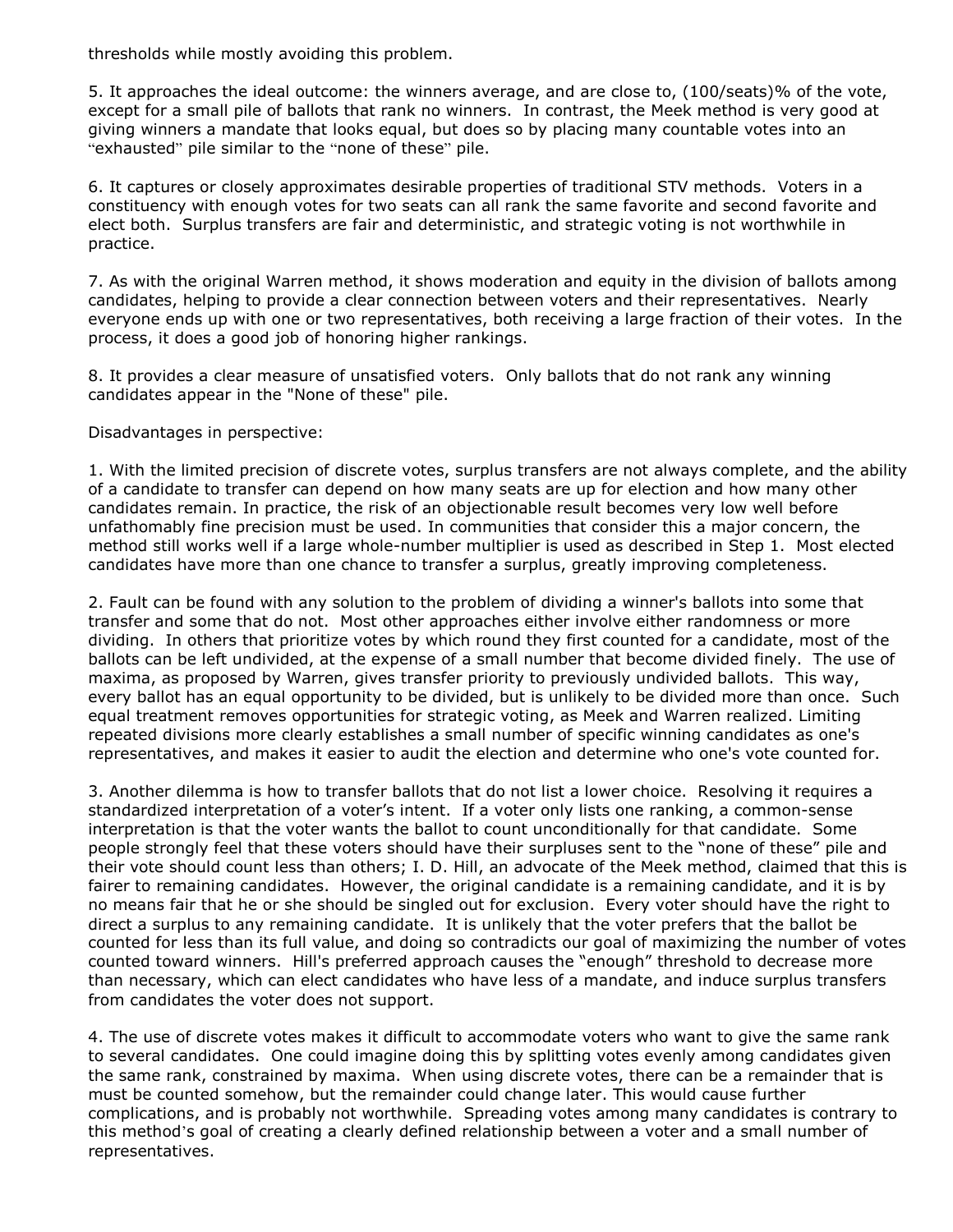5. If there are two winners A and B, there may be votes counting for B from ballots that list A followed by B, and votes counting for A that list B followed by A. Economics professors would argue that the voters should trade representatives. This could be arranged after the winners are determined, or even prevented during the count, but it would add complexity. No well-known STV method address this problem, and plurality methods cannot even draw attention to the problem because they do not collect enough information from voters. Methods based on the Warren approach help to minimize this problem by keeping the splitting of votes among candidates to a minimum.

7. All STV methods are subject to versions of the "nonmonotonicity" scenario. Here, ranking a candidate causes one candidate to be eliminated, whose voters' lower choices allow an undesired candidate to win, whereas not ranking the candidate changes the elimination order in a way that the desired candidate wins. Similar scenarios pertain to surplus transfers rather than eliminations. These scenarios are not commonly observed in real elections, and are impractical voting strategies unless the voter has knowledge of exactly how everyone else will vote. These can be seen as a symptom of the way Single Transferable Vote methods interpret your vote: they drive a hard bargain to keep your vote with your higher choices, which many voters would want to do if manually voting in multi-round runoff elections. A family of methods known as "pairwise" or "Condorcet" avoids the nonmonotonicity problems, at the cost of quickly compromising on lower-ranked candidates.

4. In general, the rule set is not as simple as possible, but it is not more complicated than many prevailing STV procedures. Some rules make actual counting easier, make results easier to interpret, create a clearer connection between winners and constituents (fewer repeatedly sliced ballots), and allow a clearer measure of unsatisfied voters.

# Other design details, and possible variations:

Number of actions per round – The original Meek and Warren methods perform transfers from all winners simultaneously, an approach that is honored here. If transfers from winners are handled one at a time instead, it can be easier to keep track of which votes are going where. Ties can occur more frequently, but they are more easily resolved by considering previous rounds.

The total number of rounds may appear disturbingly larger than some other counting methods if the consolidation steps described above are not used. Meek elections typically do not show the many intermediate steps used to determine candidate weights (the equivalent of maxima), and methods like ERS97 (by the UK Electoral Reform Society) include substages. Another possible consolidation method is to combine elimination of losers whose votes could not make another candidate win or whose combined votes are still lower than any other candidate. The latter could also reduce the amount of counting at the expense of creating additional rules that are hard to explain. It could be useful to distinguish between rules for counting versus rules for reporting results, to emphasize that reporting rules do not affect the outcome of an election.

How to estimate completeness of transfers – when votes are recycled to winners, without a method to look ahead to see which votes will recycle, it can be difficult to identify how much a maximum can be reduced, creating the possibility that it is not reduced as much as possible. Such look-ahead procedures can make counting more tedious. The method described here provides a reasonable balance between complexity and completeness, making it improbable that an incomplete transfer could change an election outcome.

More generally, the major features that distinguish IRSA from earlier STV versions enable each other, or provide added benefits by their combination. Multiple whole-number votes enable exact thresholds, and simplify surplus transfers that minimize repeated slicing and simplify incremental ballot additions. Keeping ballots with winners out of the "none of these" pile enables convergence on equal shares of the vote for each winner, helps make surplus transfers more complete without being too complicated, and is also necessary for exact thresholds. Half-baked versions of IRSA are conceivable, but they would have less than half the benefits.

#### Closing remarks:

Most election reformers are ironically conservative about the methods they support, resisting new